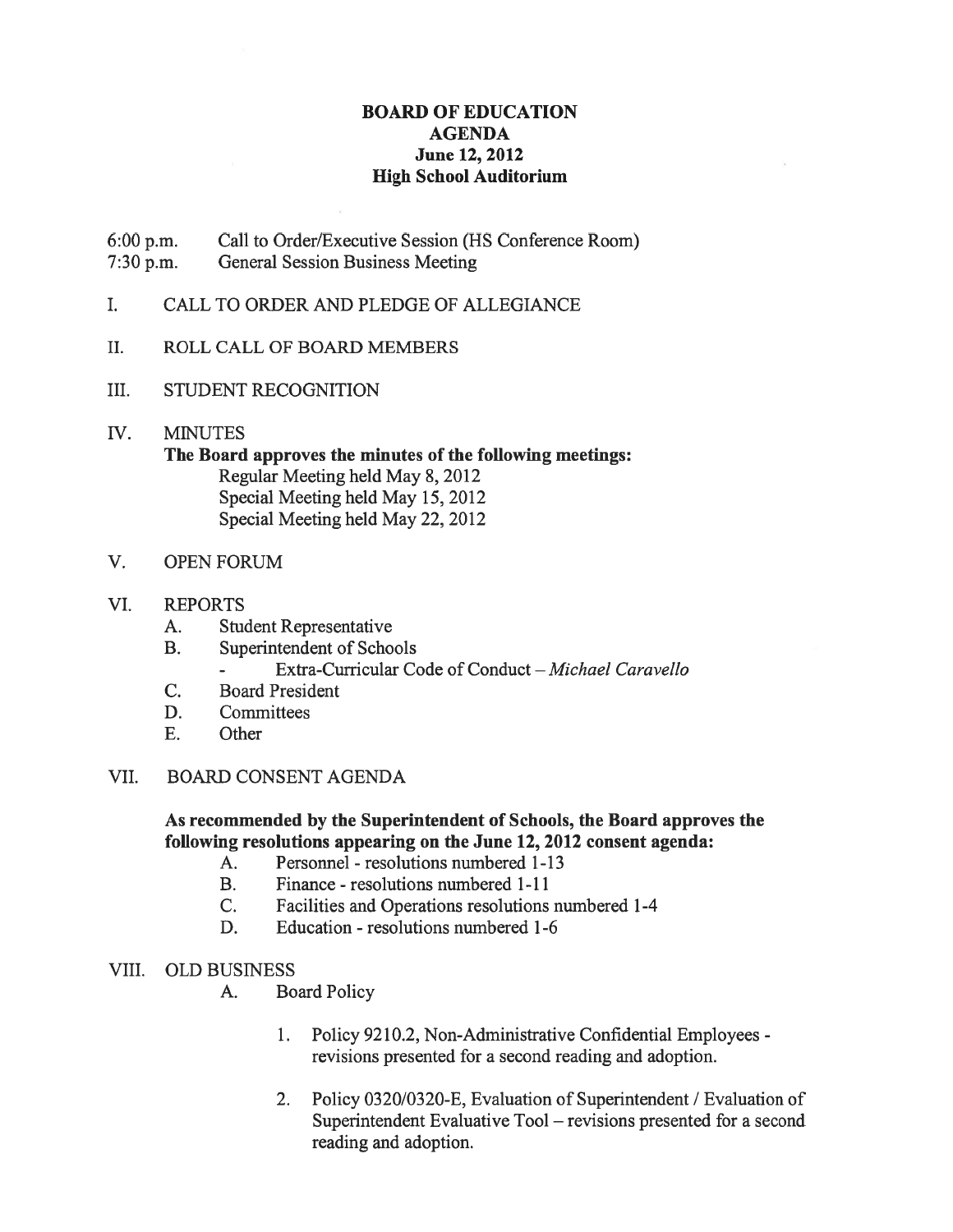## IX. NEW BUSINESS

- A. Designation of Meeting
	- 1. Annual Reorganization Meeting /Regular Monthly Business Meeting The Board designates July 3, 2012 as the Annual Reorganization Meeting and regular monthly business meeting of the Board of Education.
- B. Board Policy
	- 1. New Policy 0100/0100-R, Equal Opportunity and Nondiscrimination presented for <sup>a</sup> first reading (replacing presen<sup>t</sup> Policy 0100, Equal Opportunity)
	- 2. New Policy 0110/0l10-R, Sexual Harassment (replacing presen<sup>t</sup> Policy 5020.1/5020. 1-R, Sexual Harassment of Students)
	- 3. New Policy 0115/01 15-R, Student Harassment and Bullying Prevention and Intervention — presented for <sup>a</sup> first reading
	- 4. New Policies: 5300.15, Code of Conduct — presented for <sup>a</sup> first reading 5300.30, Prohibited Student Conduct — presented for <sup>a</sup> first reading 5300.70, Public Conduct on School Property — presented for <sup>a</sup> first reading 5300.75, Dissemination and Review — presented for <sup>a</sup> first reading (replacing presen<sup>t</sup> Policy 5300, Student Conduct)
- X. OPEN FORUM
- XI. ADJOURNMENT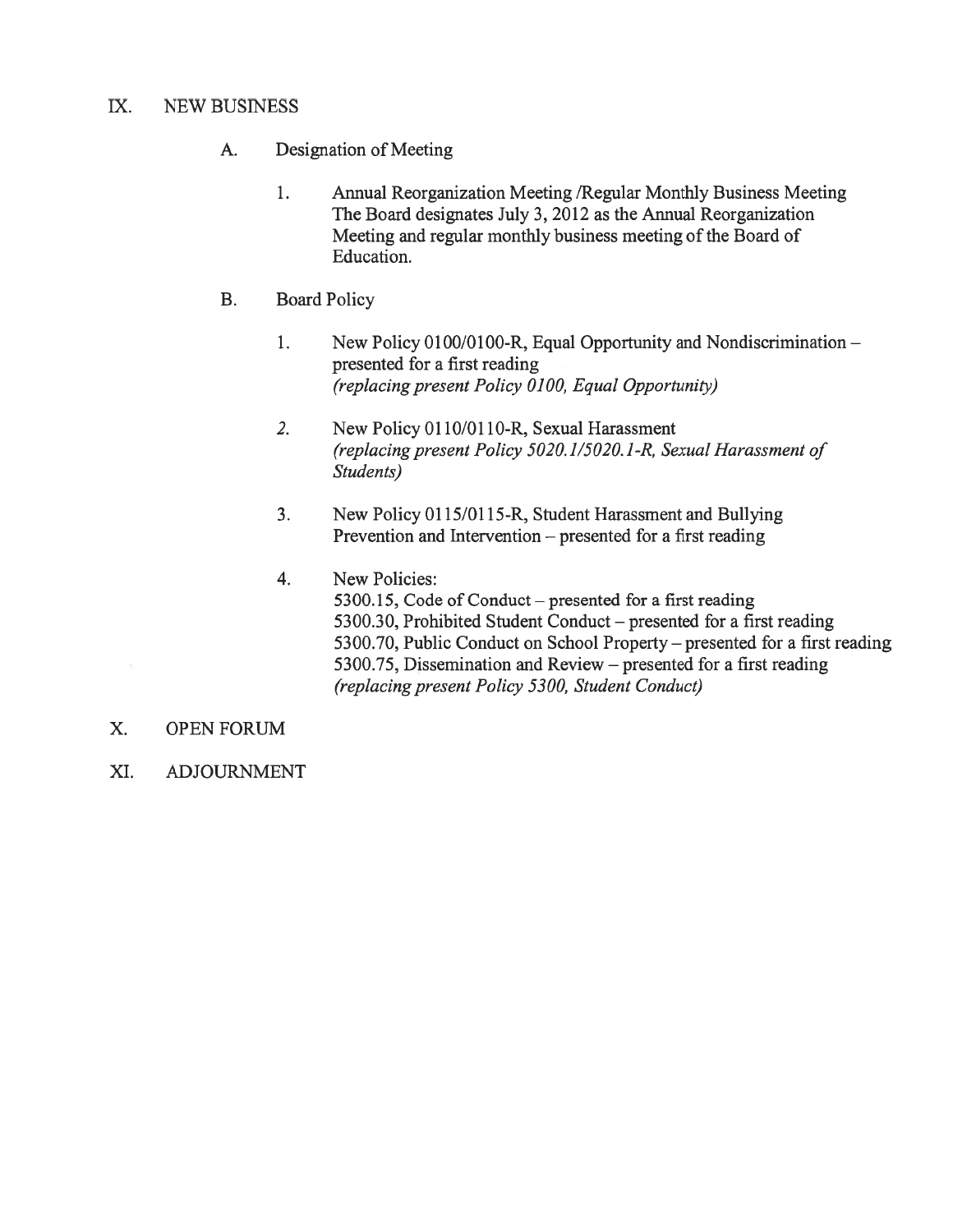#### CONSENT AGENDA June 12, 2012

#### A. Personnel

1. Appointment — Substitutes

The Board approves the appointment of the following substitutes for the 2011-2012 school year:

| Teacher      | Tory Malvetti (not to exceed 40 days) |
|--------------|---------------------------------------|
| Teacher Aide | Caroline Bachmore                     |

2. Appointment - Summer Substitute Custodians

The Board approves the appointment of the following substitute custodians for the summer 2012 at the rate of \$10.00 per hour:

Eric Esposito Gerry McAdams Bruce Tyler

3. Appointment — Substitute Custodian

The Board approves Casey Vitti as <sup>a</sup> substitute custodian for the 2012-2013 school year at the rate of \$10.00 per hour.

4. Termination — Teacher Aide

The Board approves the termination of Pamela Kirchner as <sup>a</sup> Teacher Aide effective September 1, 2010.

5. Request for Leave — School Psychologist

The Board grants the reques<sup>t</sup> of Allyson Carlson, School Psychologist, for <sup>a</sup> leave of absence from September 24, 2012 to December 14, 2012, in accordance with Board Policy 9520.2, Family and Medical Leave Act, and Article IX.B.9 of the negotiated agreemen<sup>t</sup> with the Port Jefferson Teachers' Association.

6. Request for Leave — Special Education Teacher

The Board approves the reques<sup>t</sup> of Jeanette Garofola, teacher of Special Eduation, for <sup>a</sup> leave of absence from August 29, 2012 to November 20, 2012 in accordance with Board Policy 9520.2, Family and Medical Leave Act, and Article JX.B.9 of the negotiated agreemen<sup>t</sup> with the Port Jefferson Teachers' Association; and further, the Board approves the request of Jeanette Garofola, for a childcare leave of absence from November 21, 2012 to June 30, 2013 in accordance with Article TX.F. of the negotiated agreemen<sup>t</sup> with the Port Jefferson Teachers' Association.

7. Request for Leave — Music Teacher

The Board approves the reques<sup>t</sup> of Katie Bernius, teacher of Music, for <sup>a</sup> leave of absence from September 10, 2012 to November 30, 2012 in accordance with Board Policy 9520.2, Family and Medical Leave Act, and Article IX.B.9 of the negotiated agreemen<sup>t</sup> with the Port Jefferson Teachers' Association; and further, the Board approves the reques<sup>t</sup> of Katie Bernius, for <sup>a</sup> childcare leave of absence from December 3, 2012 to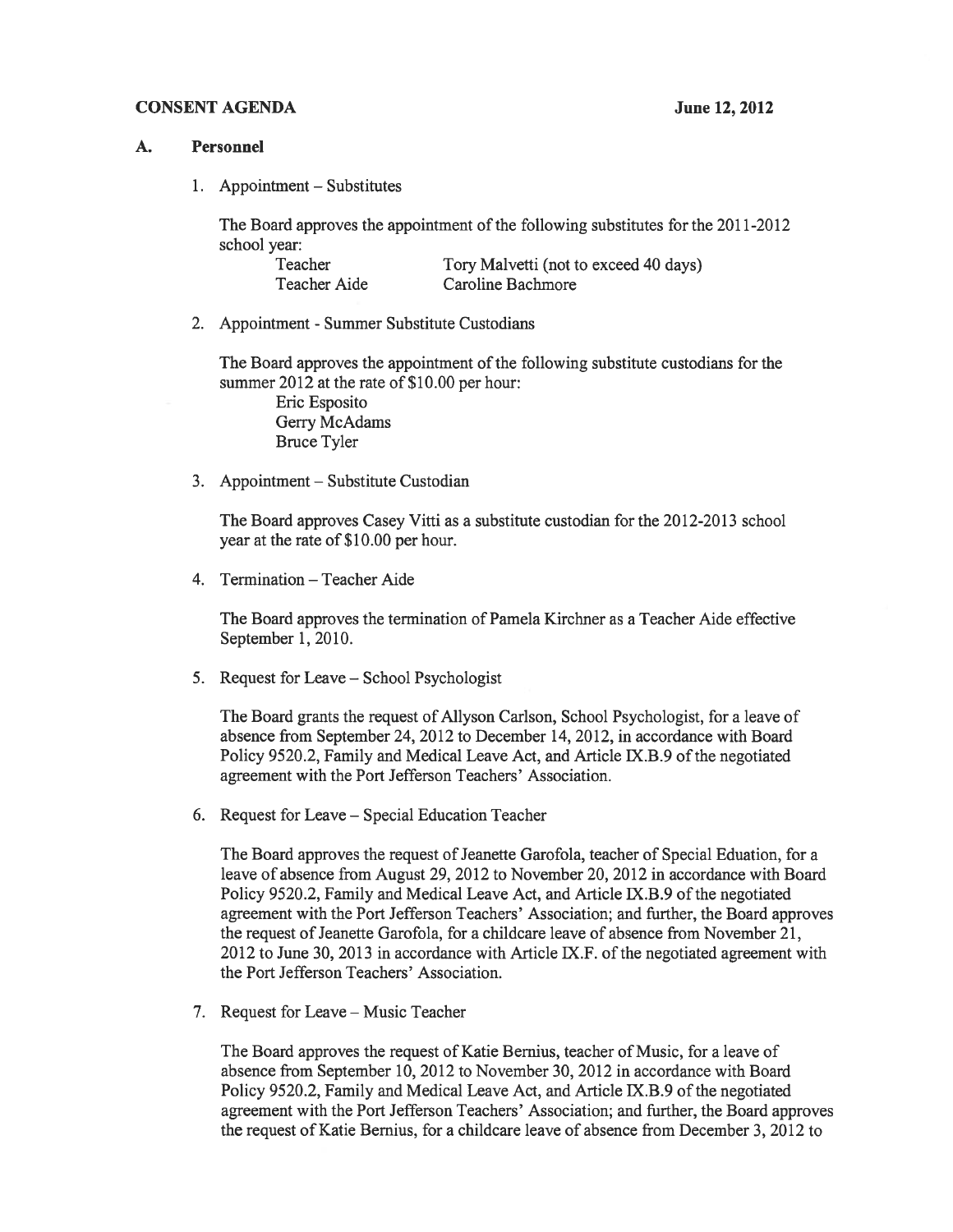June 30, 2013 in accordance with Article IX.F. of the negotiated agreemen<sup>t</sup> with the Port Jefferson Teachers' Association.

8. Change in Start Date — High School Principal

The Board approves the change in start date for Matthew Murphy, High School Principal, from July 1, 2012 to June 29, 2012.

9. Extension of Contract — Human Resources

The Board approves the extension of contract for Edward Sallie, part-time Human Resources Administrator from June 30, 2012 to August 31, 2012, in accordance with the terms and conditions of an Agreement dated November 8, 2011

10. Summer Academy and Special Education Program

The Board approves the appointment of the following, as needed, for the 2012 Summer Academy Special Education Program from 7/2/12 — 8/10/12 (with the exception of July 4, 2012), 5 days per week, 9:00 am — 12:00 pm per day, in accordance with the negotiated agreemen<sup>t</sup> with the Port Jefferson Teachers' Association:

| Teachers:                             | Kristen Poulos<br>Scott Garofola<br>Jacqueline Gandolfo                | Tory Malvetti<br>Michelle Landetta            |
|---------------------------------------|------------------------------------------------------------------------|-----------------------------------------------|
| Teacher Assistants:                   | Lynn Lalia<br>Patricia Koehnlein<br>Shannon Griffin<br>Alexis Krivosta | Demi Laino<br>Lynne Scofield<br>Allyson Wolff |
| Nurse:                                | Susan Federico                                                         |                                               |
| <b>Substitute Teachers:</b>           | Christina Carlson<br>Rosemary Griffin                                  | Gina Fedler                                   |
| <b>Substitute Teaching Assistant:</b> | Mary O'Sullivan                                                        |                                               |
| Speech Language Pathologists:         | Danielle McBride                                                       | Stacia Schoen                                 |
| School Psychologist:                  | Dr. Allyson Carlson                                                    |                                               |

11. Abolishment of Positions / Excessing

The Board hereby resolves that due to budgetary constraints, the following positions will be eliminated effective June 30, 2012:

| Position        | <b>Total FTE</b> |
|-----------------|------------------|
| Art             | .2               |
| <b>Business</b> | .6               |
| Deans           | .8               |
| Elementary      | 3.3              |
| English         | 1.0              |
| Health          | .1               |
| Music           | .25              |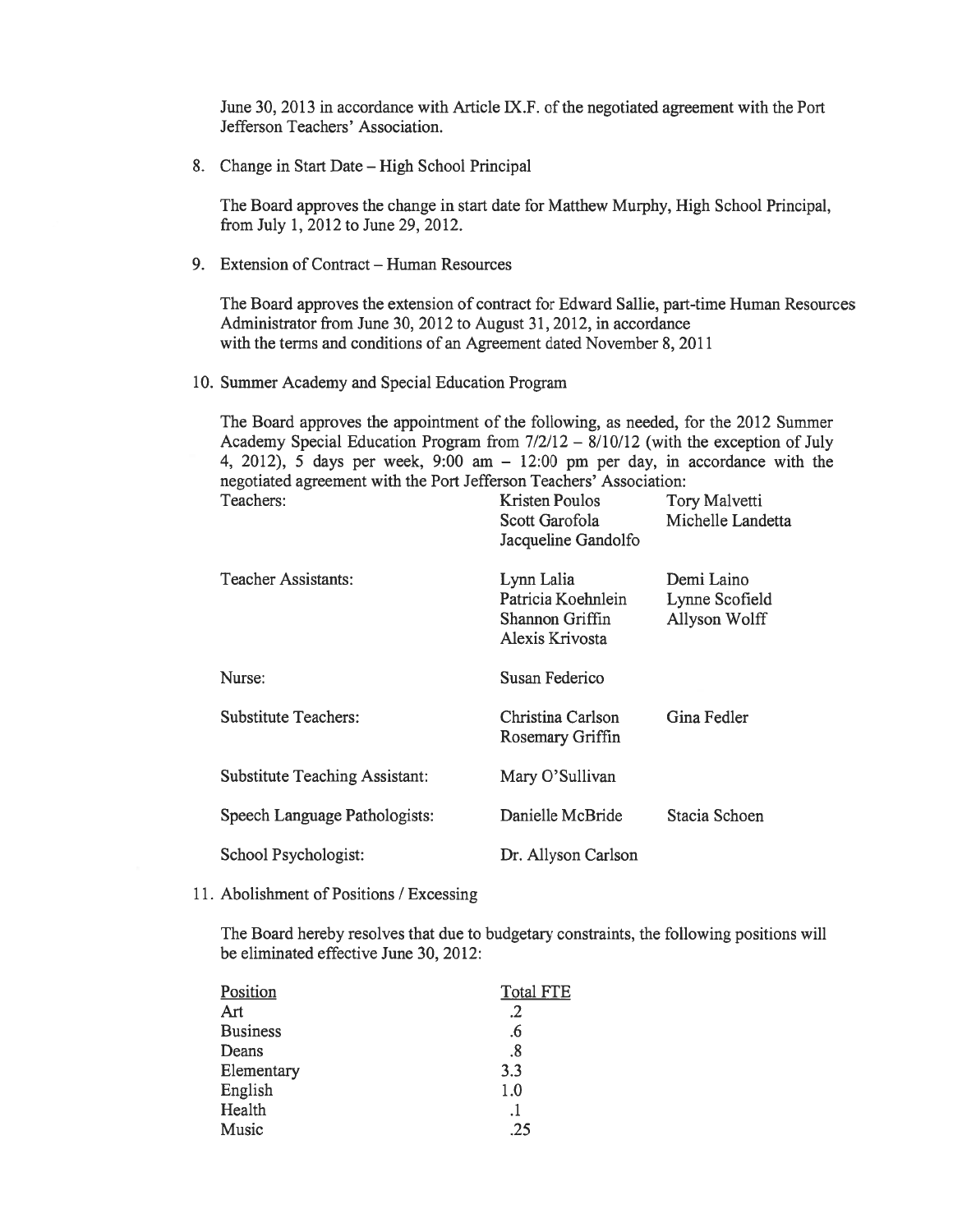| <b>Physical Education</b>     | .7  |
|-------------------------------|-----|
| Science                       | .2  |
| <b>Social Studies</b>         | 1.0 |
| Technology                    | .5  |
| <b>Technology Integration</b> | .6  |

Be it further resolved, the employment of the following employees, having the least seniority in the District, shall be discontinued effective July 1, 2012; and are, therefore, hereby excessed:

| Name                 | Position           |
|----------------------|--------------------|
| <b>Kimberly Berg</b> | Elementary         |
| Linda Moran          | <b>Business</b>    |
| Alycia Petitto       | Physical Education |
| Kristen Poulos       | Elementary         |
| Nancy Randazzo       | Art                |
| Jennifer Walling     | Elementary         |
|                      |                    |

12. Part-time Teaching Appointments

The Board approves the following part-time teaching appointments for the 2012-2013 school year:

| Name                   | Position                  | FTE |
|------------------------|---------------------------|-----|
| Kimberly Berg          | Elementary                | .7  |
| <b>Meagan Finnerty</b> | Music                     | .35 |
| Nancy Randazzo         | Art                       | .8  |
| Linda Moran            | <b>Business</b>           | .4  |
| Justin Gargiulo        | Technology                | .3  |
| Alycia Petitto         | <b>Physical Education</b> | .2  |

13. Resignation — English Teacher

The Board accepts the letter of resignation from Carrie Fleischer, teacher of English 7-12, effective August 28, 2012.

## B. Finance

1. Financial Reports

The Board approves the financial reports.

2. Library Services Contract

The Board approves the Library Services Contract between the district and the Port Jefferson Free Library for the 2012-2013 school year.

3. Extension of Transportation Contract

The Board approves the extension of transportation contracts with Suffolk Transportation Service, Inc. for the 2012-2013 school year with <sup>a</sup> price increase based on the consumer price index (CPI) issued by the New York State Education Department.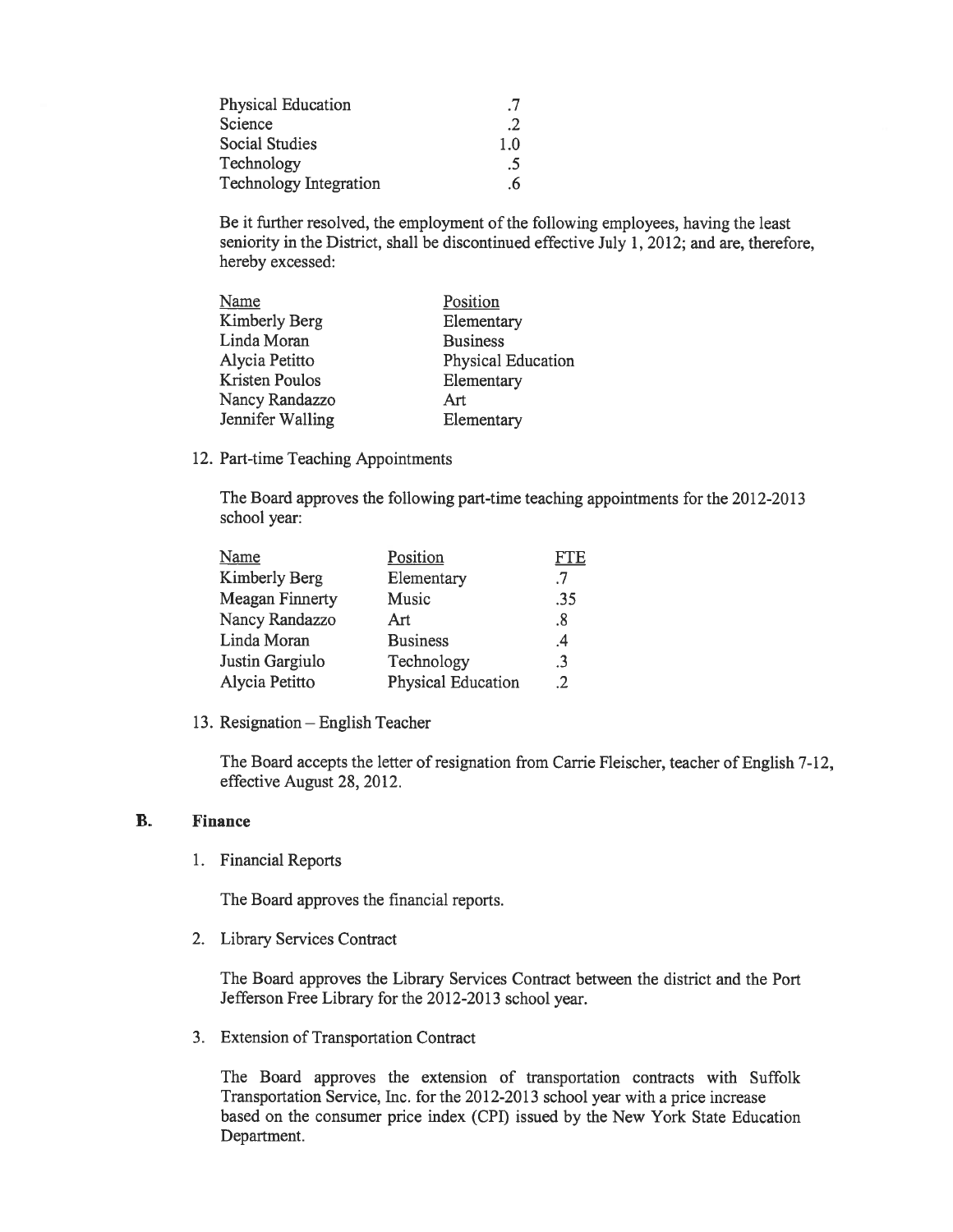4. Award of Bid — Printed Forms

The Board awards the Printed Forms Bid for the 2012-2013 school year to the lowest responsible bidder meeting specifications, namely, Say-On Printing.

5. Award of Bid — Exterior Masonry Reconstruction Project

The Board awards the bid for the Exterior Masonry Reconstruction Project at Earl L. Vandermeulen High School to the lowest responsible bidder, namely, AFL Construction Co., Inc.

6. Award of Bid — Music Supplies and Sheet Music Bid

The Board awards the bid for Music Supplies and Sheet Music for the 2012-2013 school year to the lowest responsible bidders meeting specifications as follows:

| <b>Advantage Music</b>  | in the amount of | \$1,733.75 |
|-------------------------|------------------|------------|
| National Discount Music | in the amount of | \$266.30   |
| Sam Ash                 | in the amount of | \$103.63   |
| <b>Interstate Music</b> | in the amount of | \$145.72   |

7. Award of Bid – Rental of Musical Instruments

The Board awards the bid for Rental of Musical Instruments for the 2012-2013 to the lowest responsible bidder meeting specifications, namely, Advantage Music.

8. Award of Bid — Laptops

The Board awards the Laptop Purchase bid to the lowest responsible bidder meeting specifications, namely, School Tech Supply.

9. RFP Award — Packing & Shipping of Laptops

The Board awards the Request for Proposal for packing and shipping of Lenovo laptops to McCollister Transportation.

10. Acceptance of Donation

The Board gratefully accepts the donation of three (3) 10ft x10ft pop-up shade tents from Mr. Thomas Meehan to be used at outdoor school functions.

11. Transfer of Reserves

The Board approves the following resolution:

WHEREAS, by action of the Board of Education, the Port Jefferson Union Free School District has previously established certain reserves having the following balances as of the fiscal year ending June 30, 2011: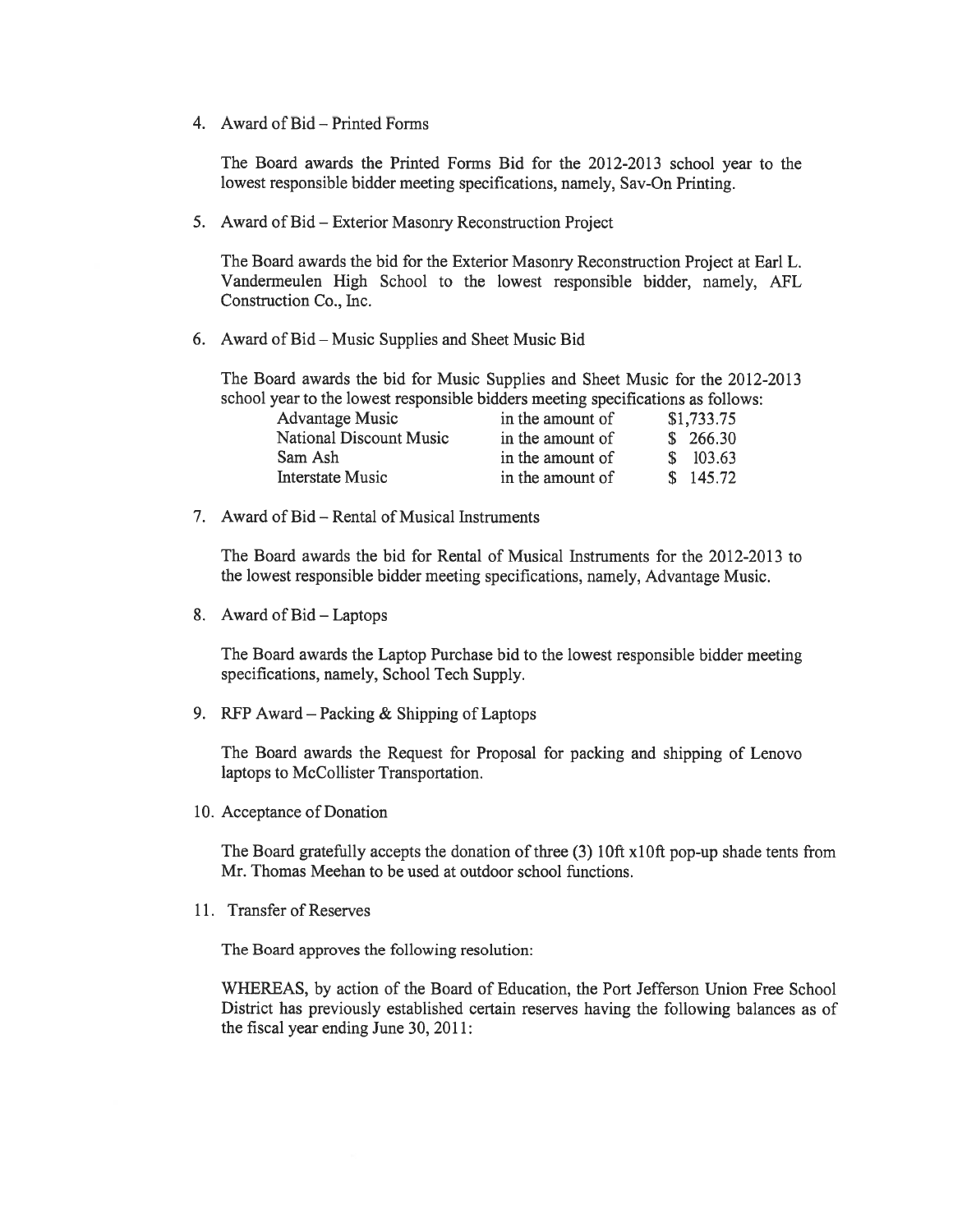| <b>Reserves</b>              | <b>Fiscal Year</b><br>Ending<br>6/30/11 |
|------------------------------|-----------------------------------------|
| Workers' Compensation        | 624,147                                 |
| Unemployment                 | 336,331                                 |
| <b>Compensated Absences</b>  | 2,202,027                               |
| <b>Employees' Retirement</b> | 859,431                                 |
| Debt Service                 | 2,788,899                               |
| Deferred Revenue             | 537,184                                 |
| <b>Total Reserves</b>        | 7,348,019                               |

And, WHEREAS, the Port Jefferson Board of Education wishes to utilize and or contribute additional funds where appropriate,

NOW BE IT RESOLVED that the Port Jefferson Board of Education hereby authorizes transfers of 2011-12 fund balance to any of the properly established reserves not exceed:

| <b>Reserves</b>              | <b>Transfers</b><br>Not to<br><b>Exceed</b> |
|------------------------------|---------------------------------------------|
| Workers' Compensation        | 300,000                                     |
| Unemployment                 | 300,000                                     |
| <b>Employees' Retirement</b> | 400,000                                     |
| Deferred Revenue             | 1,000,000                                   |
| <b>Total Reserves</b>        | 2,000,000                                   |

## C. Facilities & Operations

1. Surplus Property

The Board declares the following books as surplus property and authorizes the Assistant Superintendent for Business to dispose of same in the best interest of the district:

55 copies RISE & SHINE New York Assessment Prep-English Language Arts Grade 3 (#RAS2235) Queue 2008 copyright

2. Sailboats and Equipment

The Board approves the following resolution:

WHEREAS, the Port Jefferson Union Free School District directed the sale of surplus sailboat and equipment pursuan<sup>t</sup> to Board Policy No. 6900; and

WHEREAS, the Assistant Superintendent for Business, pursuan<sup>t</sup> to such policy, contacted local municipalities and local non-profit organizations and inquired of their interest in purchasing the surplus sailing equipment; and

WHEREAS, the Stony Brook University Sailing Team has offered to purchase the sailing equipment for \$10,140 and have further represented that they intend to eventually welcome Port Jefferson students to the University program with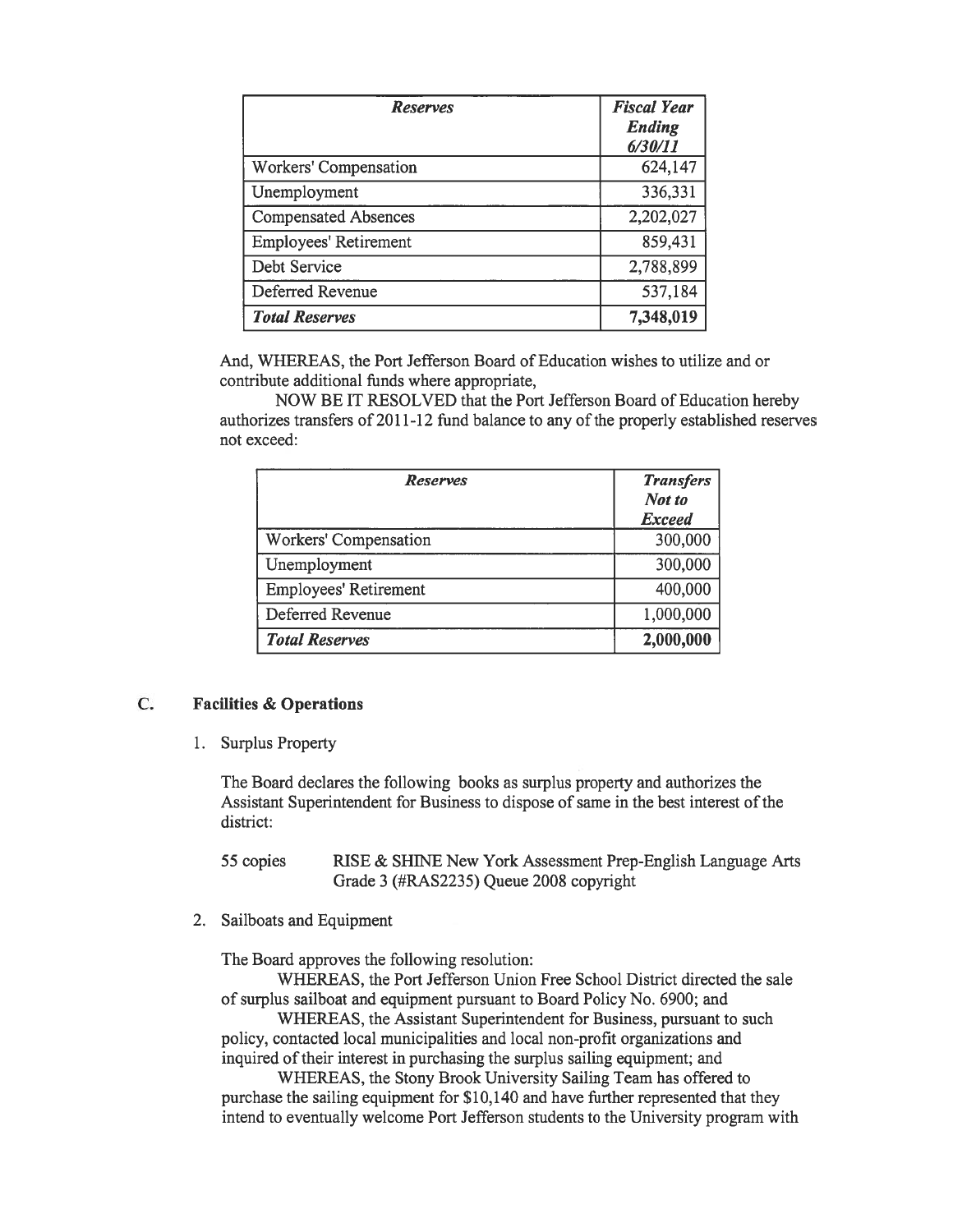access to the University Sailing Team's fleet, coaches and educational programs and base of operations at the Setauket Yacht Club, when eligible to do so.

NOW, THEREFORE, BE IT RESOLVED that the Board of Education of the Port Jefferson Union Free School District hereby directs that such sailing equipment identified in the attachment, Exhibit "A", be sold pursuan<sup>t</sup> to Board Policy 6900 to the Stony Brook University Sailing Team.

3. Use of Insecticide

That the Board authorizes the emergency use of Criterion<sup>TM</sup> 0.5G Insecticide for the purpose of Controlling grubs at the Scraggy Fields.

4. SEQRA — 20 12/2013 Capital Improvement Programs

The Board adopts the following resolution:

WHEREAS, the Board of Education of the Port Jefferson UFSD is the lead agency under the State Environmental Quality Review Process for the purpose of required determinations respecting the proposed Capital Improvement Projects as follows:

- a. Edna L. Spear ES
- •Playground Replacement
- b. Industrial Arts Building
- •Window Replacement
- • Removal of overhead doors; install new pair of doors. All other openings will be closed off.
- •Exterior stair reconstruction
- •HVAC System Replacement

WHEREAS, in 1995, amendments were made to the SEQRA Regulation (Part 617) to classify projects, which will be excluded from the requirements for the preparation of an Environmental Impact Statement (Type II Actions). The projects mentioned above are now classified as Type II Actions as determined by 6NYCRR617.5 and

WHEREAS, these projects fall under the following categories:

- A. Routine Maintenance and Repair 6NYCRR617.5 (c)(i): Maintenance or repair involving no substantial change in an existing facility.
- B. Replace or Rehabilitation 6NYCRR§ 617.5 (c)(2): replacement or rehabilitation or reconstruction of <sup>a</sup> structure or facility, in kind, on the same site, unless the work exceeds <sup>a</sup> threshold for <sup>a</sup> Type I action in 6NYCRR6 17.4.

THEREFORE, as the lead agency for the SEQRA determination, all the above referenced projects fall under Categories "A" or "B" above. The procedure for Type II Actions, with regard to the SEQRA Process for Capital Projects noted above is "No Additional Required Action under 6NYCRR§ 617.5(a)".

#### D. Education

1. Committees on Special Education

The Board approves the recommendations of the Committees on Special Education.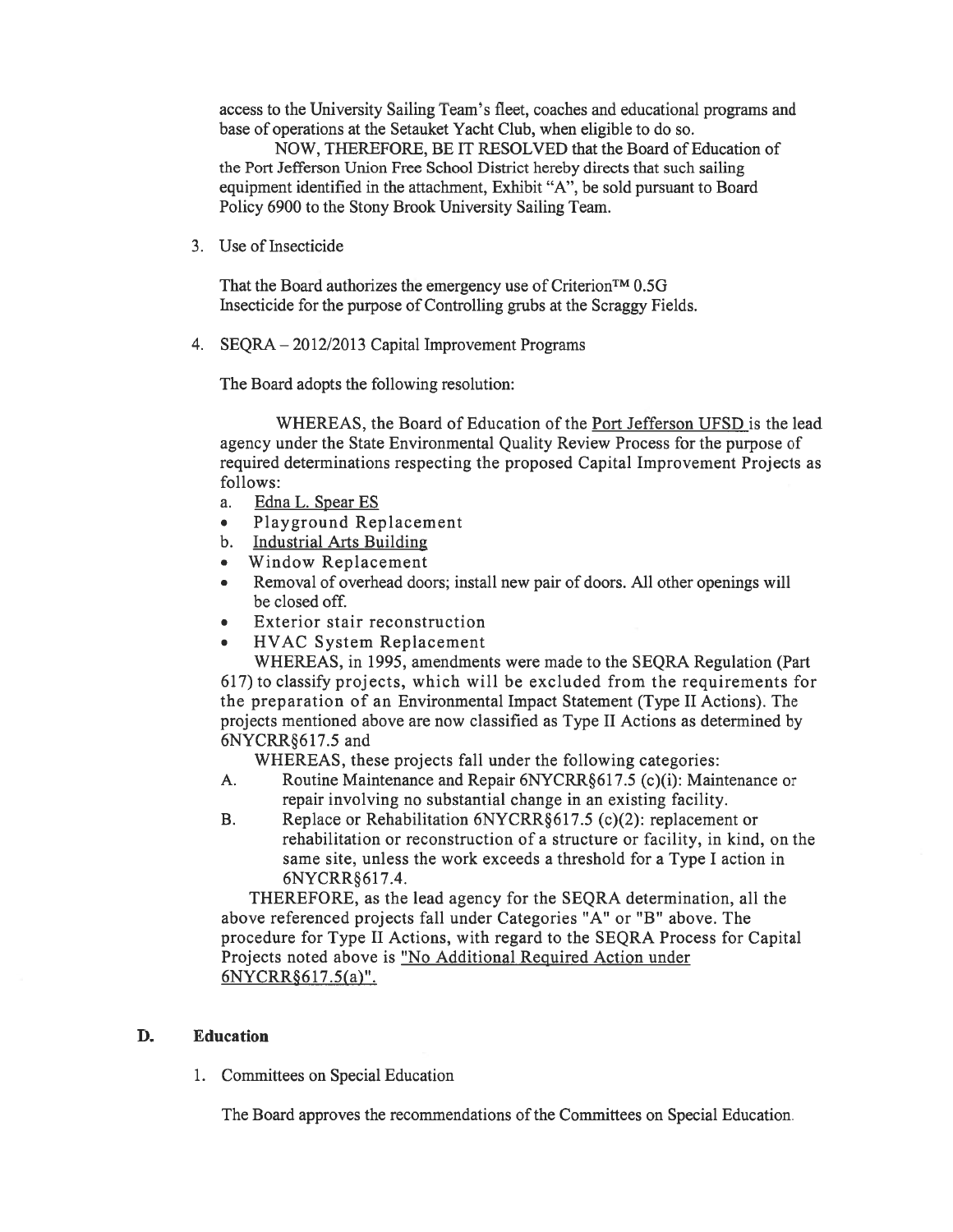2. Driver Education Contract Agreement

The Board extends the Driver Education Service Contract Agreement between Port Jefferson UFSD and Jim's Cornerstone Driving School for the provision of driver education for the 2012-2013 school year.

3. Driver Education Instructors

The Board approves the following instructors for the Summer 2012 Driver Education Program: James V. Perretta, Sr.

Scott T. Perretta Elke Moeller Carlo R. Busso

4. Extension of Agreement

The Board approves an extension of <sup>a</sup> certain agreement, dated July 2012, between the District and the parents of <sup>a</sup> special education student in regard to the student's placement for the 2012-2013 school year.

5. Service Agreement — Staff Development

The Board of Education approves the Service Agreement between the district and CAPS (Child Abuse Prevention Services) for the provision of staff development services for the 2011-2012 school year.

6. Special Education Providers/Evaluators

The Board approves the following special education providers/evaluators for the 2012- 2013 school year: Complete Rehabilitation Inc. Dr. Michael Mennella St. Charles Hospital Islip Tutoring Interim Health Care Gayle Kligman Therapeutic Resources Dr. John Gil Metro Therapy AHRC Summit School Miller Place School District Three Village School District Nicole O'Neill Empowering Minds Bilinguals, Inc. Amy Berk, Nurse Nicole Harvey-Seaman, Nurse Career & Employment Options Stony Brook Hospital Education, Inc. Naviance East End Disabilities Middle Country School District (2011-12 & 2012-13) The Community Programs Center of Long Island Consulting that Makes <sup>a</sup> Difference (D. Ripple) Developmental Disabilities Institute St. James Tutoring Creative Tutoring RFB&D Out East Therapy Anderson School Comsewogue School District South Country School District Dave Seyfert Cost Management Systems Horizon Health Care Staffing Dr. Karin Burkhard Monique Russell, Nurse Dr. Irene Solomon **CAPS** Western Suffolk BOCES Top Grade Tutoring Cleary School for the Deaf